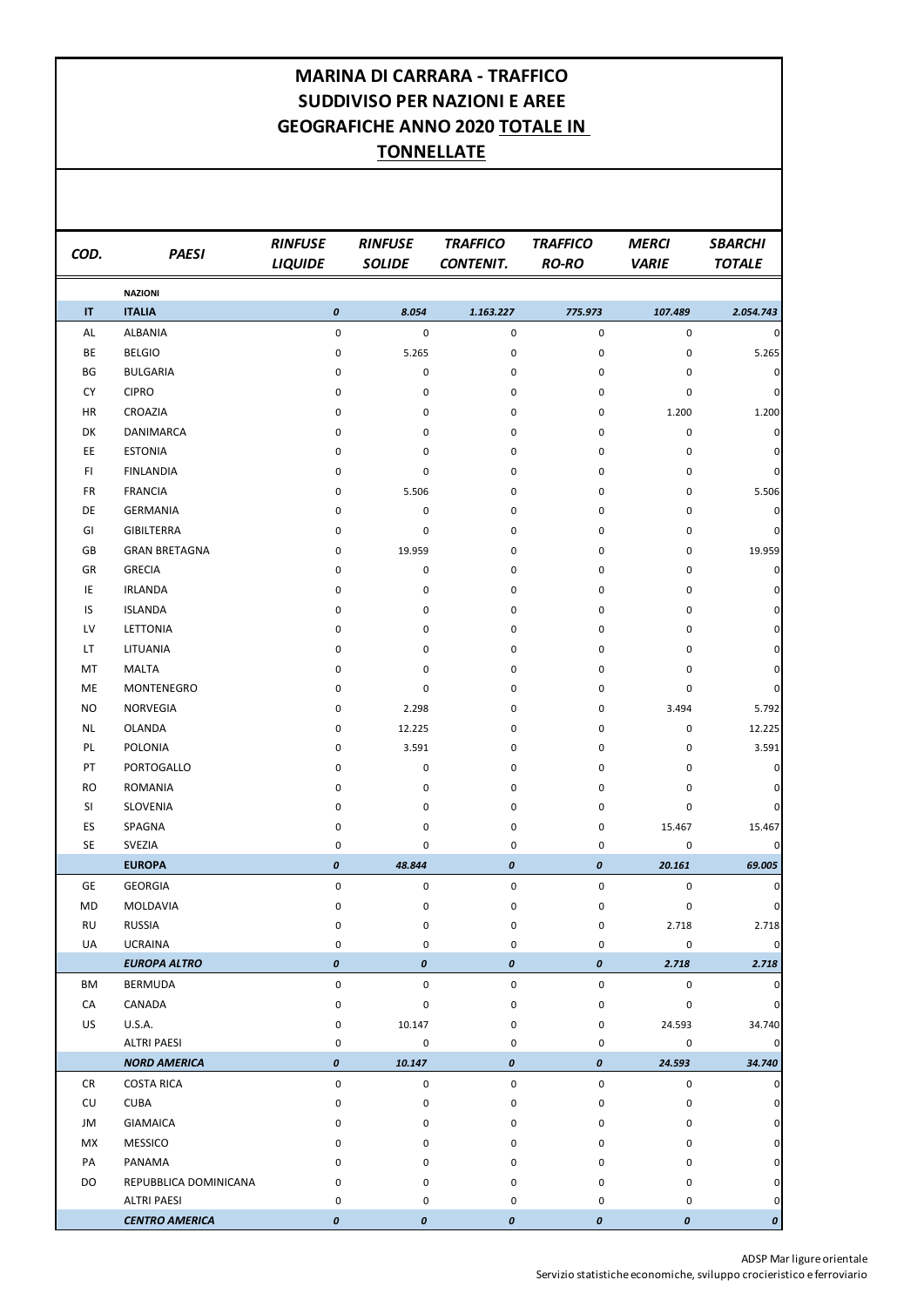ADSP Mar ligure orientale

Servizio statistiche economiche, sviluppo crocieristico e ferroviario

| AR                     | ARGENTINA                 | $\mathbf 0$        | 0                  | 0                  | $\mathbf 0$        | 0           | 0              |
|------------------------|---------------------------|--------------------|--------------------|--------------------|--------------------|-------------|----------------|
| <b>BR</b>              | <b>BRASILE</b>            | $\Omega$           | 0                  | 0                  | 0                  | 76.070      | 76.070         |
| CL                     | <b>CILE</b>               | 0                  | 0                  | 0                  | 0                  | 0           | 0              |
| COD.                   | COLOMBIA                  | 0                  | 0                  | 0                  | 0                  | 0           | 0              |
| EC                     | <b>ECUADOR</b>            | 0                  | 0                  | 0                  | 0                  | 0           | 0              |
| PY                     | PARAGUAY                  | $\Omega$           | 0                  | 0                  | 0                  | 0           | 0              |
| PE                     | PERU'                     | 0                  | 0                  | 0                  | 0                  | 0           | 0              |
|                        |                           |                    |                    |                    |                    |             |                |
| UY                     | <b>URUGUAY</b>            | 0                  | 0                  | 0                  | 0                  | 0           | 0              |
| VE                     | VENEZUELA                 | 0                  | 0                  | 0                  | 0                  | 0           |                |
|                        | <b>ALTRI PAESI</b>        | 0                  | 0                  | 0                  | 0                  | 0           | 0              |
|                        | <b>SUD AMERICA</b>        | $\pmb{o}$          | $\pmb{\mathit{0}}$ | $\pmb{\mathit{O}}$ | $\pmb{\mathit{0}}$ | 76.070      | 76.070         |
| DZ                     | ALGERIA                   | $\pmb{0}$          | 113                | 64.065             | $\pmb{0}$          | 12.358      | 76.536         |
| $\mathsf{E}\mathsf{G}$ | <b>EGITTO</b>             | 0                  | $\pmb{0}$          | 0                  | 0                  | 39.489      | 39.489         |
| <b>LY</b>              | LIBIA                     | 0                  | 4.800              | 0                  | 0                  | 1.346       | 6.146          |
| MA                     | <b>MAROCCO</b>            | 0                  | 0                  | 0                  | 0                  | 1.628       | 1.628          |
| <b>TN</b>              | <b>TUNISIA</b>            | 0                  | 50.259             | 36.652             | 0                  | 46.640      | 133.551        |
|                        | <b>NORD AFRICA</b>        | $\pmb{o}$          | 55.172             | 100.717            | $\pmb{\mathit{0}}$ | 101.461     | 257.350        |
| ER                     | <b>ERITREA</b>            | $\pmb{0}$          | $\pmb{0}$          | $\mathsf 0$        | $\pmb{0}$          | $\mathbf 0$ |                |
| KE                     | <b>KENYA</b>              | 0                  | 0                  | 0                  | 0                  | 0           |                |
|                        |                           |                    |                    |                    |                    |             |                |
| SO                     | SOMALIA                   | $\Omega$           | 0                  | 0                  | 0                  | 0           | O              |
| ZA                     | <b>SUDAFRICA</b>          | 0                  | 0                  | 0                  | 0                  | 34.408      | 34.408         |
| SD                     | SUDAN                     | 0                  | 0                  | 0                  | 0                  | 0           |                |
|                        | <b>ALTRI PAESI</b>        | 0                  | 0                  | 0                  | 0                  | 0           | 0              |
|                        | <b>AFRICA ORIENTALE</b>   | $\pmb{o}$          | $\pmb{\mathit{0}}$ | $\pmb{\mathit{O}}$ | $\pmb{\mathit{0}}$ | 34.408      | 34.408         |
| AO                     | ANGOLA                    | $\pmb{0}$          | 0                  | 0                  | 0                  | 3.766       | 3.766          |
| <b>CM</b>              | CAMERUN                   | $\mathbf 0$        | 0                  | 0                  | $\mathbf 0$        | $\Omega$    | 0              |
| CG                     | CONGO                     | 0                  | 0                  | 0                  | 0                  | 0           | 0              |
| CI                     | <b>COSTA D'AVORIO</b>     | 0                  | 0                  | 0                  | 0                  | 0           | 0              |
| GM                     | <b>GAMBIA</b>             | 0                  | 0                  | 0                  | 0                  | 0           | 0              |
| GH                     | GANA                      | 0                  | 0                  | 0                  | 0                  | 0           | 0              |
| GN                     | <b>GUINEA</b>             | 0                  | 0                  | 0                  | 0                  | 0           | 0              |
| <b>LR</b>              | LIBERIA                   | 0                  | 0                  | 0                  | 0                  | 0           | 0              |
| <b>MR</b>              | <b>MAURITANIA</b>         | $\mathbf{0}$       | 0                  | 0                  | 0                  | 0           | 0              |
|                        |                           |                    |                    |                    |                    |             |                |
| <b>NG</b>              | NIGERIA                   | 0                  | 3.689              | 0                  | 0                  | 0           | 3.689          |
| SN                     | SENEGAL                   | 0                  | 0                  | 0                  | 0                  | 0           | 0              |
|                        | <b>ALTRI PAESI</b>        | 0                  | 0                  | 0                  | 0                  | 41.746      | 41.746         |
|                        | <b>AFRICA OCCIDENTALE</b> | $\pmb{\mathit{0}}$ | 3.689              | $\pmb{\mathit{0}}$ | 0                  | 45.512      | 49.201         |
| SA                     | ARABIA SAUDITA            | 0                  | 0                  | 0                  | 0                  | 1.085       | 1.085          |
| IR                     | <b>IRAN</b>               | 0                  | 0                  | 0                  | 0                  | 0           | 0              |
| IQ                     | <b>IRAQ</b>               | 0                  | 0                  | 0                  | 0                  | 0           | 0              |
| IL                     | <b>ISRAELE</b>            | $\Omega$           | 0                  | 0                  | 0                  | 0           | 0              |
| OM                     | <b>OMAN</b>               | 0                  | 0                  | 0                  | 0                  | 0           | 0              |
| QA                     | QATAR                     | 0                  | 0                  | 0                  | 0                  | 0           | 0              |
| <b>TR</b>              | <b>TURCHIA</b>            | 0                  | 0                  | 0                  | 0                  | 59          | 59             |
|                        | <b>ALTRI PAESI</b>        | 0                  | 5.688              | 0                  | 32                 | 7.722       | 13.442         |
|                        | <b>MEDIO ORIENTE</b>      | $\pmb{o}$          | 5.688              | $\pmb{\mathit{0}}$ | 32                 | 8.866       | 14.586         |
| <b>BD</b>              | <b>BANGLADESH</b>         | $\pmb{0}$          | $\pmb{0}$          | $\mathbf 0$        | $\pmb{0}$          | $\mathbf 0$ | 0              |
| IN                     | <b>INDIA</b>              | 0                  | 16.240             | 0                  | 0                  | 12.538      | 28.778         |
|                        |                           |                    |                    |                    |                    |             |                |
| PK                     | PAKISTAN                  | 0                  | 0                  | 0                  | 0                  | 0           | 0              |
| <b>LK</b>              | SRI LANKA                 | 0                  | 0                  | 0                  | 0                  | 0           | $\mathbf{0}$   |
|                        | <b>INDIA - PAKISTAN</b>   | $\boldsymbol{o}$   | 16.240             | $\boldsymbol{o}$   | $\pmb{o}$          | 12.538      | 28.778         |
| KH                     | CAMBOGIA                  | $\pmb{0}$          | $\pmb{0}$          | $\mathbf 0$        | $\mathbf 0$        | $\mathbf 0$ | $\overline{0}$ |
| CN                     | <b>CINA</b>               | 0                  | $\pmb{0}$          | 0                  | $\pmb{0}$          | 7.550       | 7.550          |
| KR                     | COREA DEL SUD             | $\mathbf{0}$       | 0                  | 0                  | 0                  | 1.870       | 1.870          |
| PH                     | <b>FILIPPINE</b>          | 0                  | 0                  | 0                  | 0                  | 0           | 0              |
| JP                     | <b>GIAPPONE</b>           | $\mathbf{0}$       | 0                  | 0                  | 0                  | 0           | 0              |
| ID                     | <b>INDONESIA</b>          | 0                  | 0                  | 0                  | 0                  | 0           | 0              |
| MY                     | MALAYSIA                  | $\Omega$           | 0                  | 0                  | 0                  | 0           | 0              |
| MM                     | <b>MYANMAR</b>            | 0                  | 0                  | 0                  | 0                  | 0           | 0              |
| $\mathsf{SG}$          | SINGAPORE                 | $\pmb{0}$          | 0                  | 0                  | 0                  | 0           | $\mathbf{0}$   |